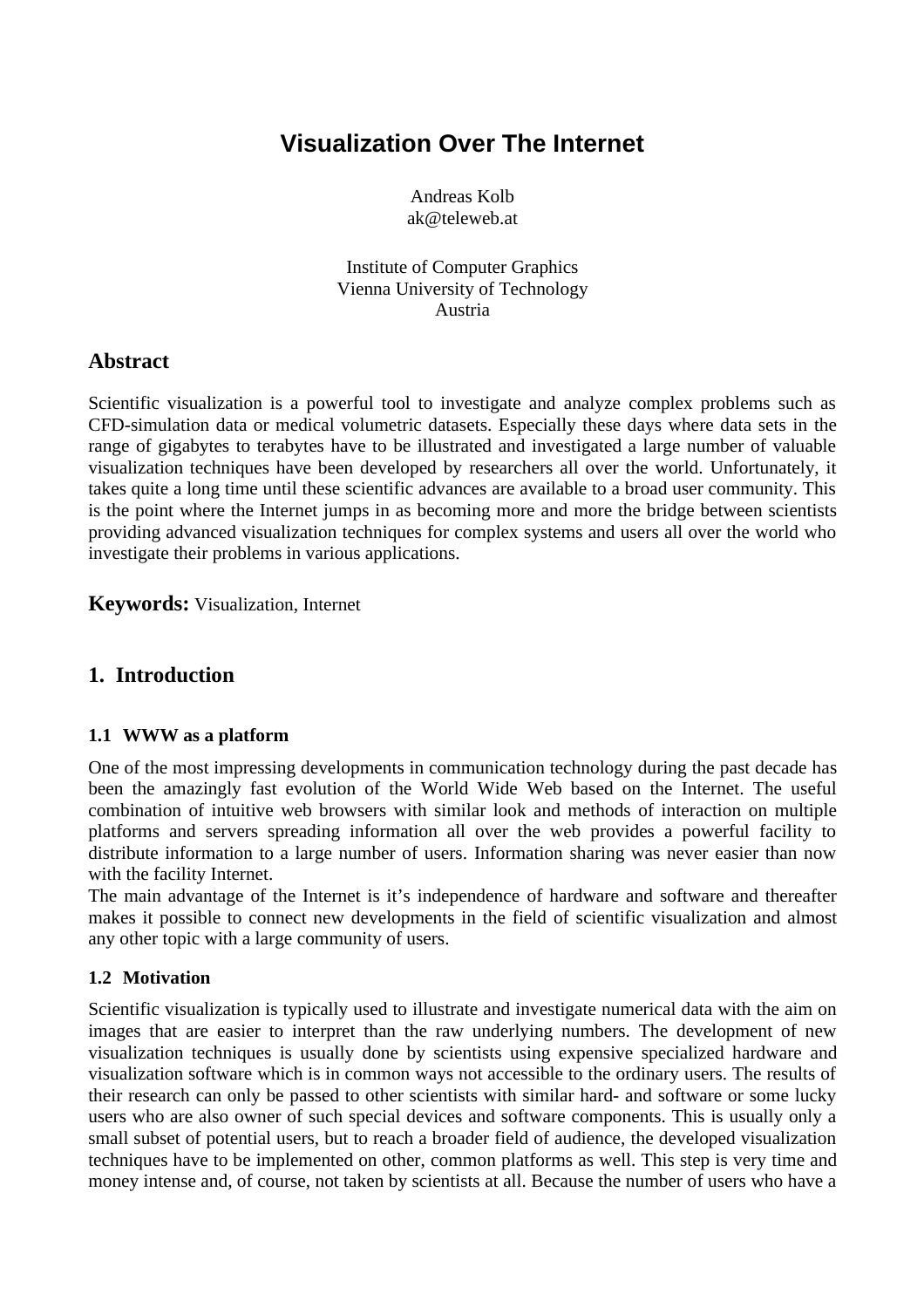desktop PC is significantly higher than the number of users currently working with high performance visualization systems, a visualization solution running on simple desktop PC's will improve the distribution of innovative methods from scientific developers to users significantly. The benefits for the developers would be more feedback from a broader field of users and thereafter the possibility to tune the system so that it fits the users best.

To cope with that problem the world wide web might be the key. Due to its "near" platform independence and intuitive way to use it hides the complexity of the beneath internet and connects computers from various types and platforms.

### **1.3 Demands on a visualization technique**

To be broadly accepted by the user community a good visualization technique must cope with the following problems and include these important features:

- **Portability:** The visualization technique should be portable and run on all kind of common platforms to grant a great amount on potential users the usage. Of course, the most common platforms like UNIX workstations, desktop PC's using WindowsNT and Macintosh computers should be covered in addition to special scientific hardware. Java and VRML both provide the power to realize this.
- **Intuitive usage:** The technique offers a set of predefined visualization configurations covering common problems and presents the same intuitive interface on each platform to ease the use for people with more than one computer and/or when changing the operating system. Almost any browser released up to now meets this requirement. The user shall also be able to use at least one sample data set to test the visualization technique if it meets his requirements.
- **Flexibility:** The visualization technique should be flexible, allowing the user to visualize the data in a customized way with a minimum amount of work due to premade configuration settings. The user shall also be able to go into further details as he is given the possibility to tune all the parameters of the premade configuration by hand. It should also be of no great afford for the user to visualize his own data rather than given sample data sets.
- **Interactivity:** The illustration and the investigation of the data set through the user shall be an interactive process. The user should be able to change parameters, points of views and set filters while investigating the data to make the visualization a living process and to invite to "play with the data".
- **Unambiguousity:** The technique shall be at least rudimentary safe to misinterpretation of the visualized data due to wrong settings or parameters. This is a feature who bears much responsibility because a visualization technique with to much overwhelming parameters to change can be as useless as a technique with to much restrictions.

## **2. Visualization over the WWW**

## **2.1 Advantages and Disadvantages**

The usage of the word wide web at visualization techniques has initiated the development of many platform independent data and program standards. The distribution and retrieval of information has become much more easier than ever before due to standardization taking place on several levels:

• WWW Browsers from different manufacturers running on different platforms use very similar user interfaces and follow mainly the same intuitive ways to use. Regardless of hardware or platform the user interacts in the same way with the browser who handles the different problems with platform, hardware and the internet itself.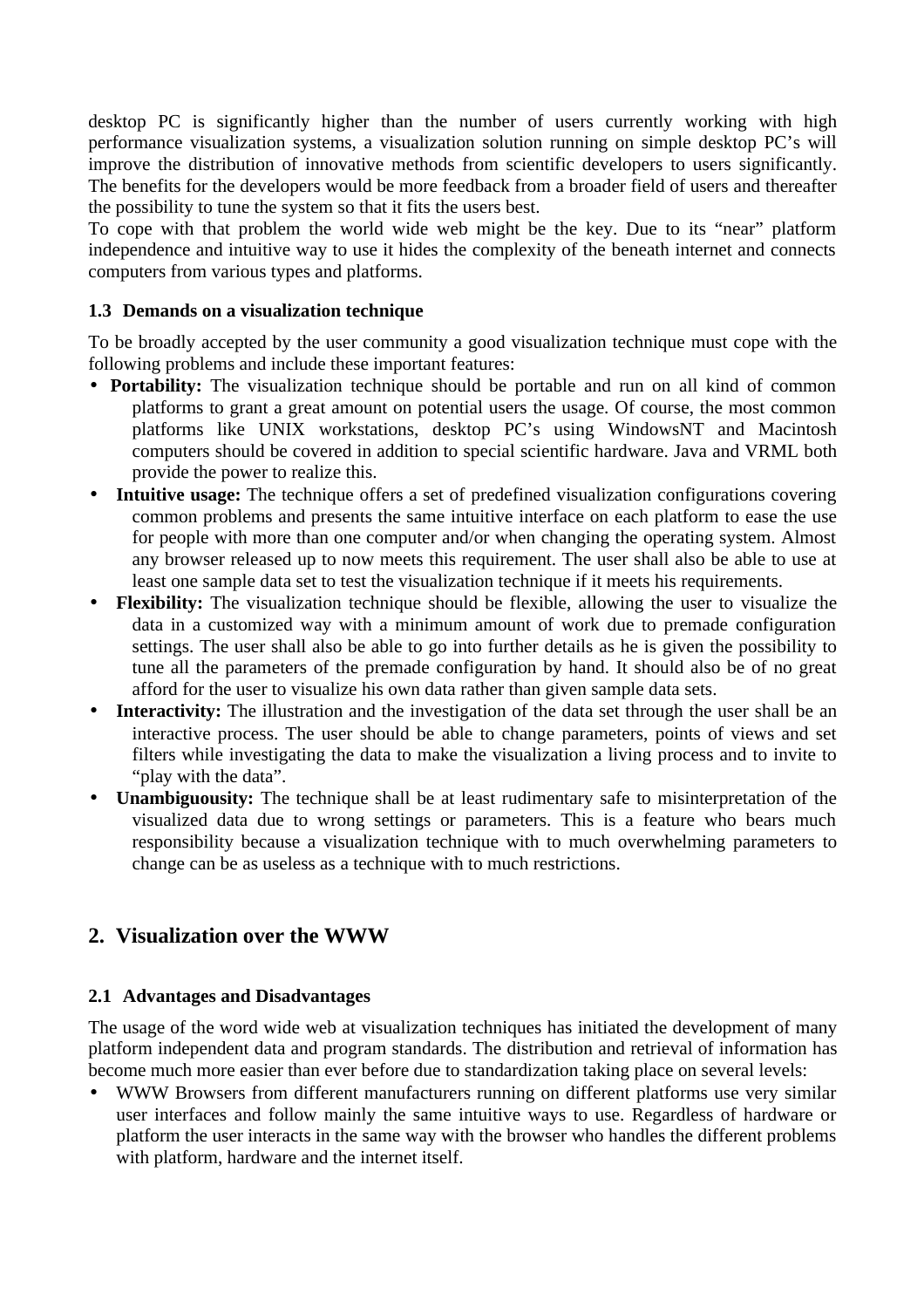Standardized data formats like HTML have been defined with the development of browsers making publishing information world wide very easy. The data has to be provided only once and can be retrieved from a wide range of platforms all over the world.

As HTML for textual information and JPG/GIF for two dimensional images VRML has gained importance as a modeling language. For three dimensional scenes it can easily be integrated into WWW pages opening the opportunities to present three dimensional data sets with optional user interaction.

Finally, the programming language JAVA [Jav] has created the possibility to write and compile software once and run it on different platforms without modification. JAVA is close coupled with HTML and VRML, providing a toolkit to create portable and interactive applications based on the internet. The disadvantage which comes with that independence is the lower performance in comparison to "machine native" compiled code. The reason for that loss of performance is that JAVA code is interpreted instead of being executed directly. There are several ways to cope with that problem like just-in-time compilers, which translate JAVA code into native machine code before the execution or to use a processor which accepts JAVA as machine language. Such an approach is made by the Sun company – the development of the "pico Java" kernel as an inexpensive network computer.

#### **2.2 Visualization pipeline**

The most common reference model of visualization over the word wide web is the visualization pipeline described in Upson [Ups] and McNabb[Nab]. This model sees the visualization process as a pipeline in which a source of data is fed in and filtered, mapped and rendered to create a final image to envision the data.

The filter process selects the data of interest, the map process creates an abstract geometrical representation of the data – perhaps a contour map – and the render process takes the 3D geometry from the map process and applies lightning, shading and projection to create a final image. This pipeline is shown in the figure below:



Figure 1: Visualization Pipeline

This model can also be applied to visualization over the web. The flow begins with the data set and ends with the final visualization image at the viewer, but different scenarios occur when considering who has responsibility for the intermediate processes and where to cut this pipeline to use the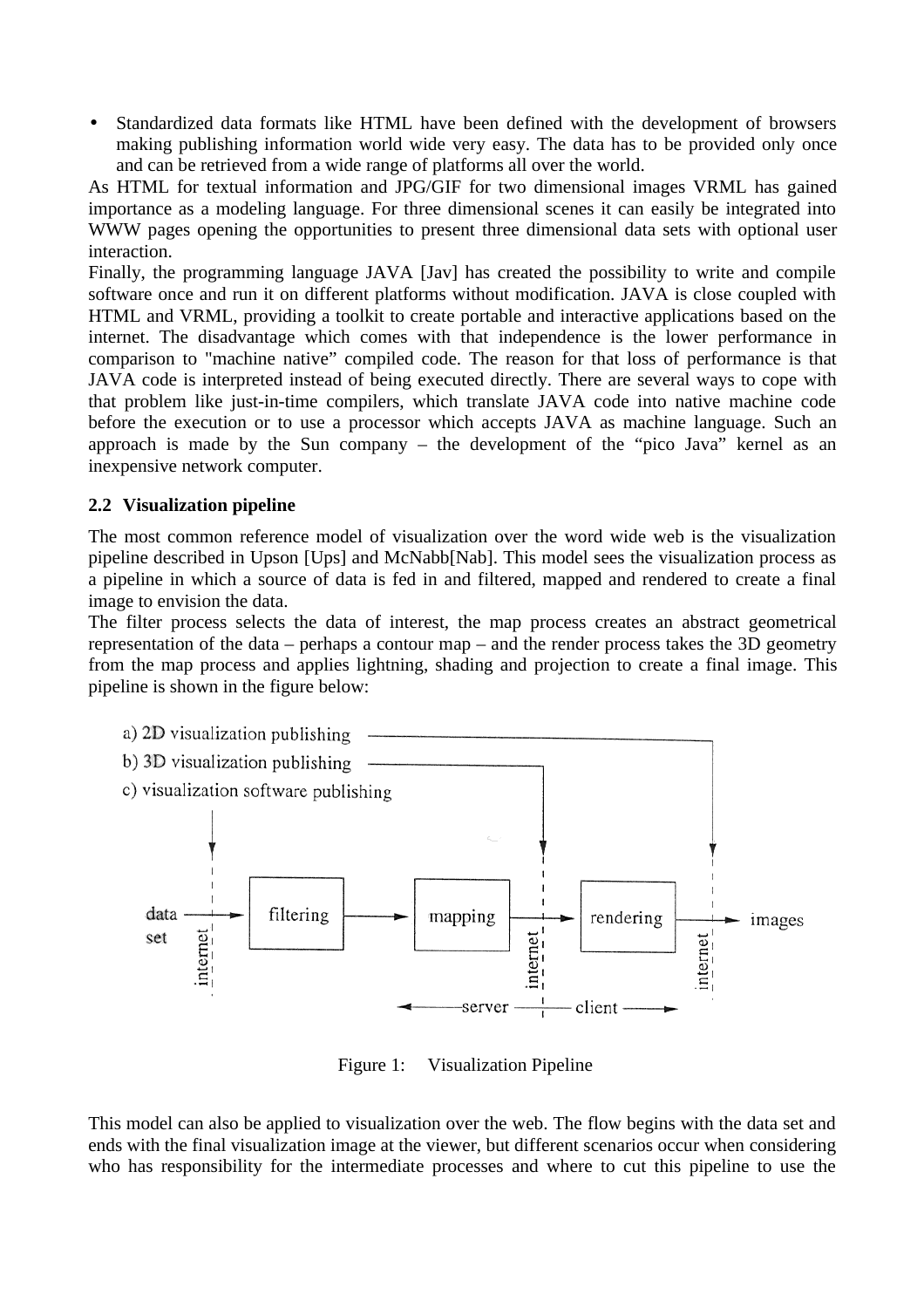internet as a connecting medium. Generally three scenarios can be distinguished which differ mainly in their characteristics of flexibility and demands on the visualization server and the client performance which are explained in the next sections in detail.

## **3. Methods of visualization**

## **3.1 2D visualization publishing**

The user sends a request to the publisher in which he tells his needs and wishes by selecting the desired parameter in, for example, HTML forms. The publisher uses CGI scripts to process the information given by the user and creates the visualization as an image or video sequence and posts it on the web. The viewer can investigate this depiction either directly with his browser or download it for using a helping application such as an MPEG player or an image processing program. This scenario is shown in the figure below:



Figure 2: 2D visualization, getting images across the WWW

The advantages and disadvantages are clear: This is the least expending method for the viewer to get his visualization as all the filtering, mapping and rendering is done by the visualization server. The client has only to download the picture or video sequence that was rendered once. A major disadvantage for the publisher is that he has to render a new image for every new view the users selects or parameter changed. This means high demands of performance on the visualization server and makes interactive working by the user almost impossible.

## 3.1.1 Graphical Address Browser of Vienna

The municipal authorities of Vienna provide a very special service over the net [Gab]. The users can enter an address with the name and number of any street or place of Vienna, choose a resolution and are served with the according sector of Vienna's map. Further more the users can change the viewpoint by clicking into the image or choose another resolution. It comes in very handy that at some resolutions the routes of all kind of public transport are printed on the map with the according stations. A sample of such a map is shown on the figure below.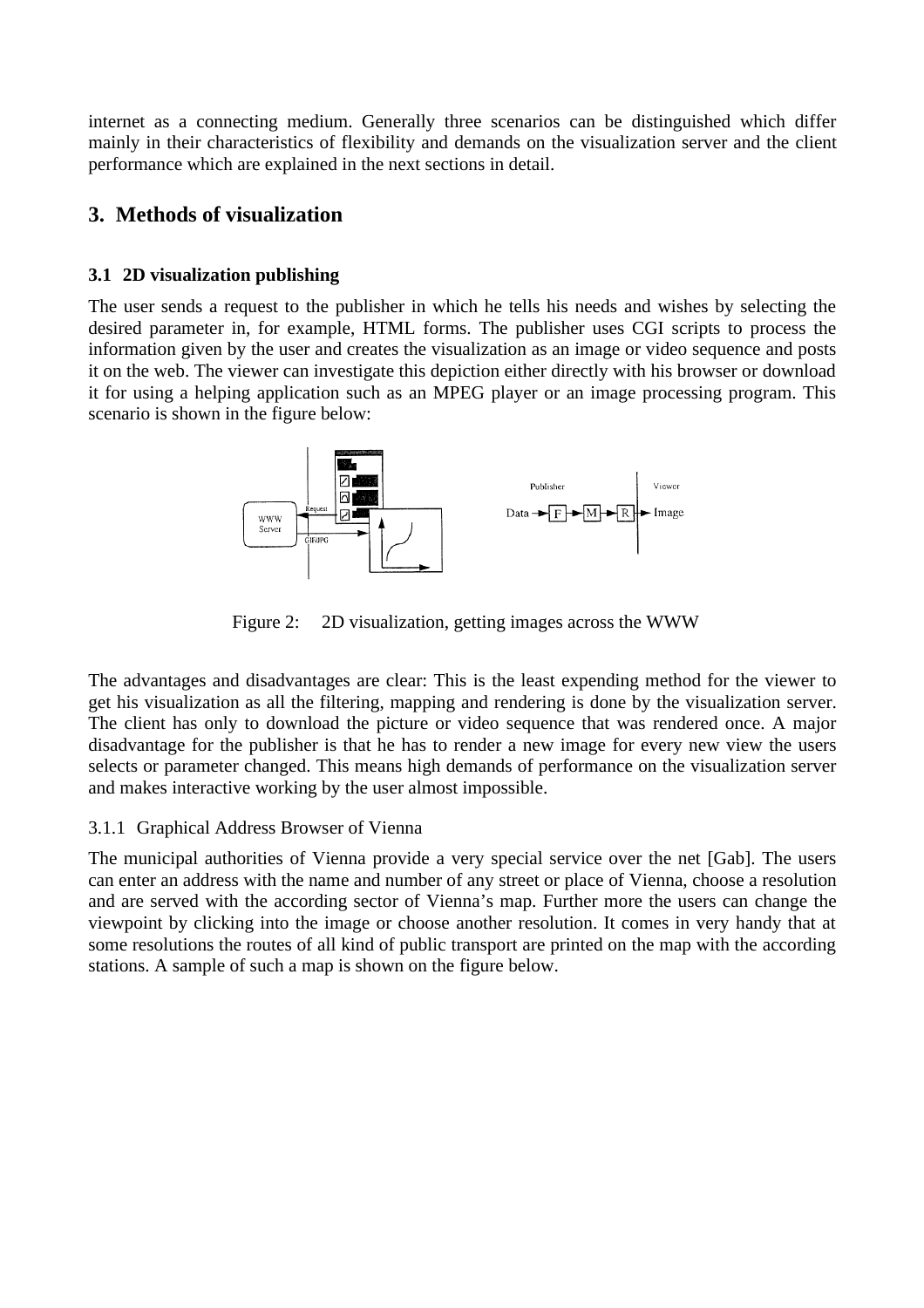



Figure 3: Sector of Vienna's map

#### **3.2 3D visualization**

With this method the publisher transmits the visualization as a three dimensional model to the user. The most common way to do this nowadays is using VRML, which allows to shape a world rather than a simple image. The viewer has the possibility to render the model as he wish with a special browser and may change the viewpoint to gain more insight into the visualized data.

With a VRML visualization the viewer has much more freedom to investigate than viewing a simple image but the abstract model of the data has often been predefined by the publisher and can't be changed by the viewer even if there are some visualizations where the user can set parameters according to the model to be visualized via HTML forms. The figure below depicts this method and the place, where the visualization pipeline is cut by the internet. With this method the visualization work is divided into the viewers part – the rendering - and the remaining server part which presupposes more computing speed at the viewers side due to the rendering part. But even with the rendering part passed to the user's side the visualization server still has to compute visualizations for many users which costs much performance and resources.



Figure 4: 3D visualization, getting objects building a world across the WWW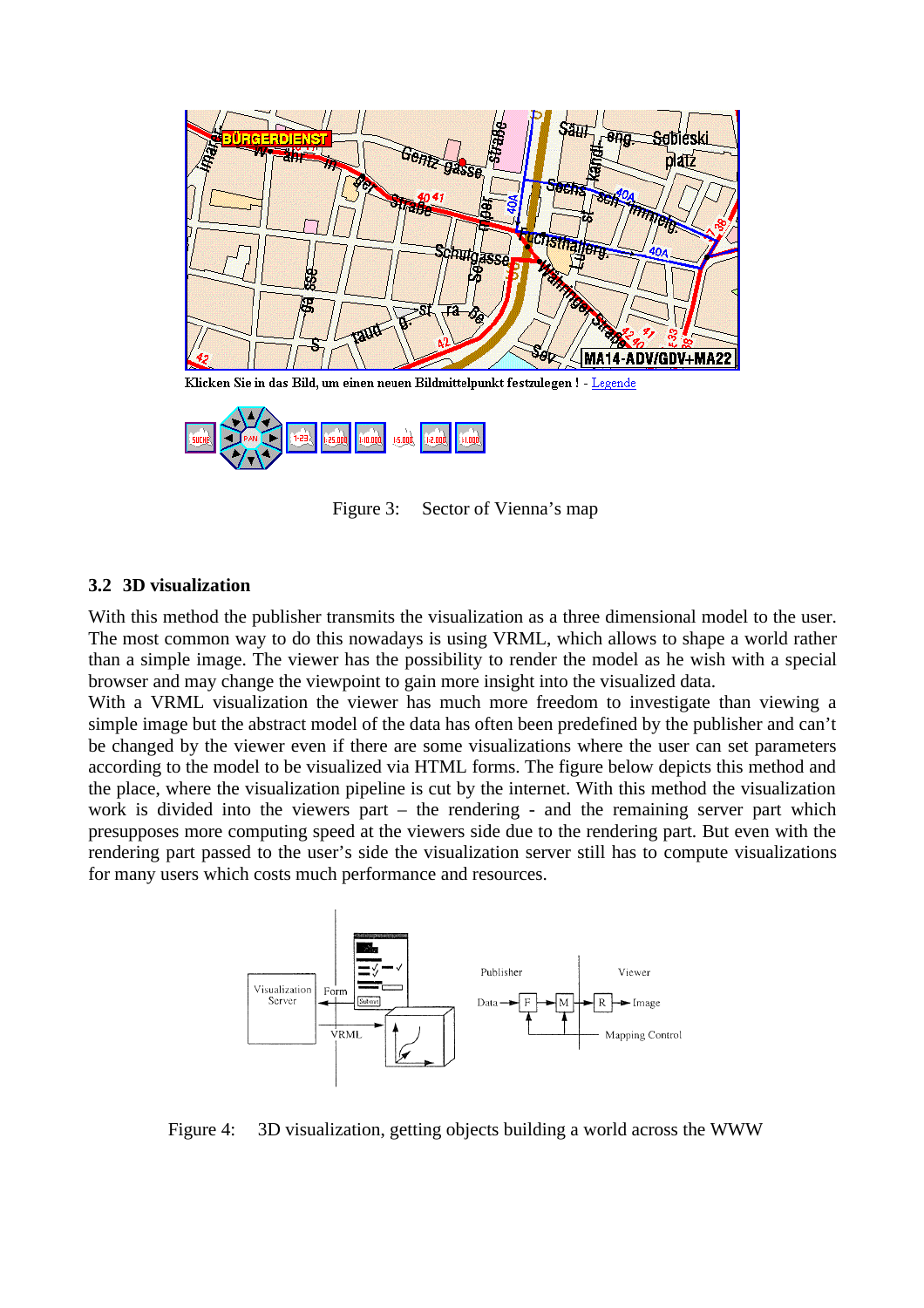#### 3.2.1 Normal Mode Visualization

The figure below shows an example of 3D visualization [Nor] at the University of Darmstadt, Germany. The upper part is a clickable image where the user can choose a frequency and below he can see atoms move at his chosen frequency in a VRML file. There he can interactively change his viewpoint at acceptable performance due to the rendering takes place on the viewers machine.



#### Description

Just click on one of the blue lines above to visualize the motion of the atoms for the corresponding frequency. You need a VRML 2.0 plugin/browser like CosmoPlayer







#### **3.3 Visualization Software Publishing**

The third method occurs when the viewer is doing the whole visualization and no computational power needs to be provided by the publisher. This bears the most advantages for the publisher as the resources he has to provide to facilitate his visualization technique are minimized. In terms of the visualization pipeline described earlier the whole pipeline moves to the viewer.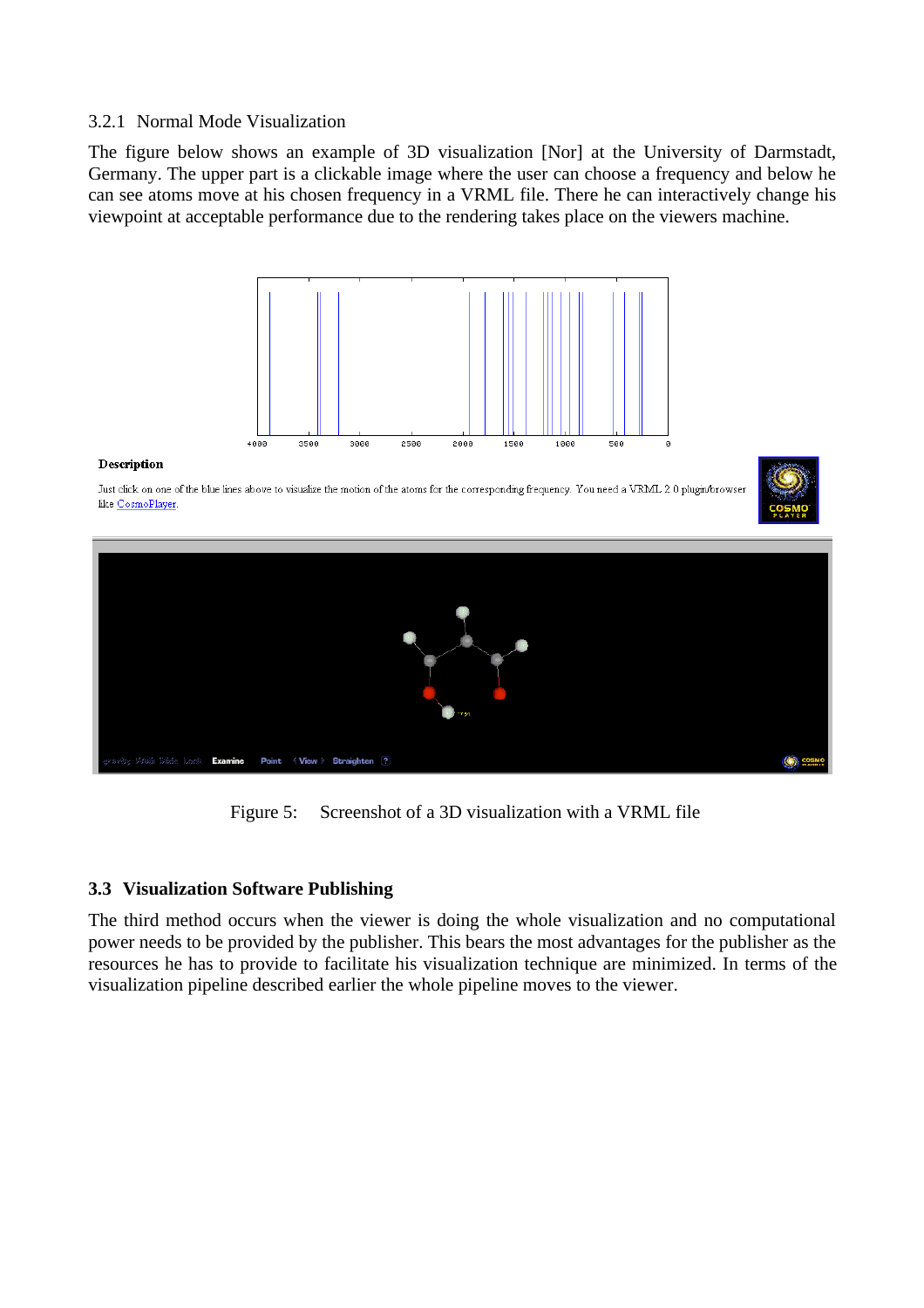

Figure 6: Visualization software publishing

Another major advantage of this method is the independence of the viewer from the publisher during the visualization. But on the other hand the disadvantage of this method is that the client has to do all the computations and so must provide high computing resources. A supreme example of visualization software publishing is the VizWiz JAVA applet which is described in the next sections in detail.

## **4. VizWiz**

#### **4.1 Introduction**

To describe a scientific visualization tool in detail the Java applet VizWiz [Viz], developed at the University of California San Diego, is introduced here in a brief way. As a Java applet VizWiz is completely platform independent and usable over the whole world wide web. It provides basic interactive scientific visualization functionality, such as isosurfaces, cutting planes and elevation plots. The data can be uploaded into the applet by the user via the applet's web server and the visualization is generated and can be investigated interactively as shown below.



Figure 7: The VizWiz user interface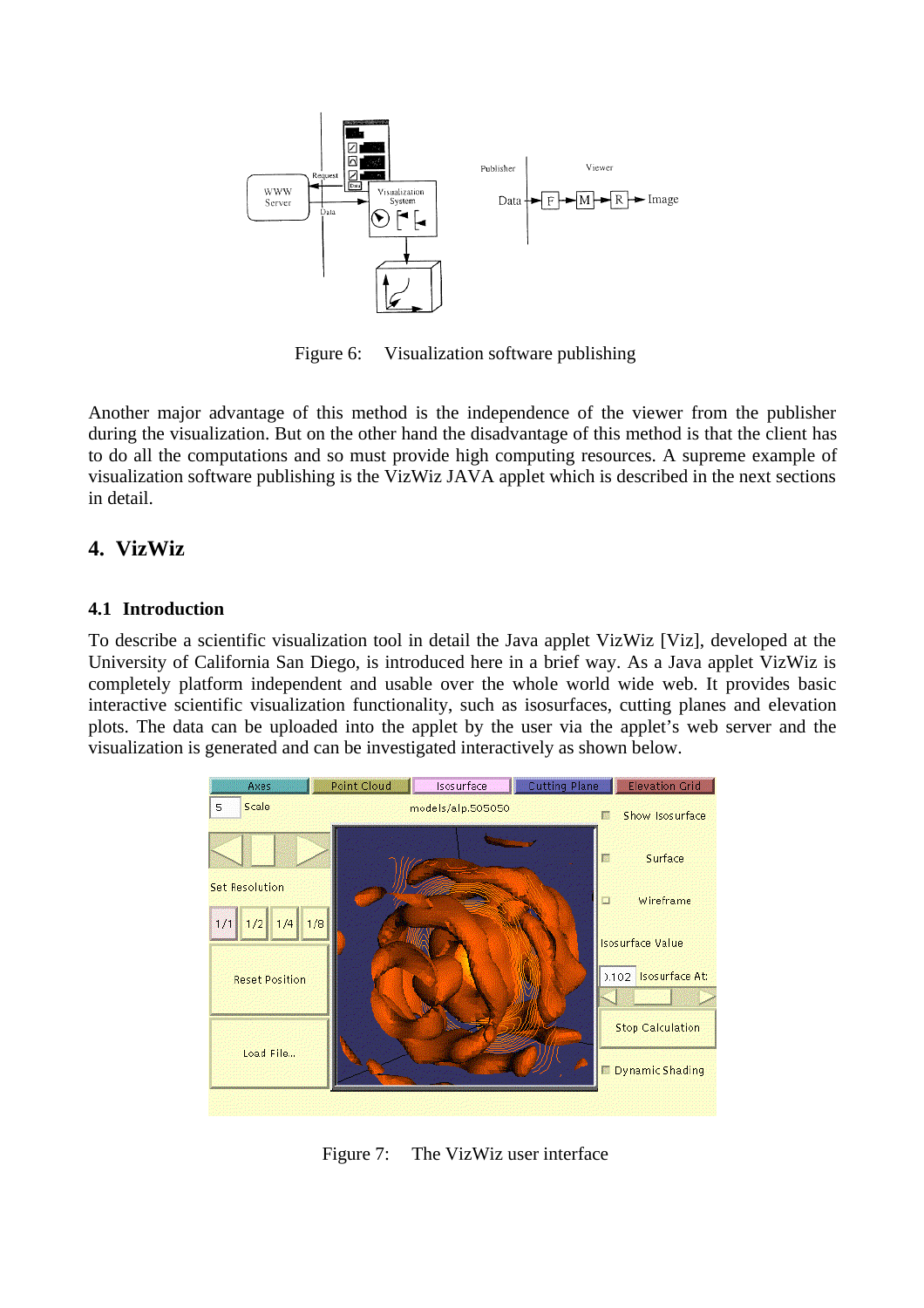The unique feature of VizWiz is that it makes interactive scientific visualization possible for any data set across the internet. The viewer's only prerequisite is a Java enabled browser which are wide spread and available without any fee like Netscape's Communicator or Microsoft's Explorer. VizWiz is not only a useful platform independent visualization system but also a demonstration of both the pros and contras of implementing such a complex application as a Java applet.

## **4.2 Motivation of development**

Plenty of scientific visualization tools are available today but all of these applications share a major disadvantage – they are platform dependent. Even some of them are released for multiple platforms, but they are only ported from the source, native platform onto other platforms. This means great work due to the structure of visualization systems. They are graphic intense and often use platform if not even hardware specific routines that are not portable easily. Additionally, developers of multiplatform systems must test the code on every platform, support every version separately and – of course – have deep insights into every platform they develop for. If changes or new releases are made they have to bee made and tested for every platform, too. VizWiz as a Java applet has only to be developed, coded and tested once and also works on every Java supporting platform ranging from a simple 486 PC's to a SGI or SPARCstation. Nowadays there is no way to perform 3D visualizations on such a wide variety of platforms with so little overhead for both the user and the programmer.

Another main disadvantage of most of the visualization systems out by now is that they must be download or purchased and installed by the user before they can be used or tested. Although this is not really difficult but very annoying, time intense and often disappointing when the system does not meet with the users requirements. In other words it is not possible at all to try out a tool without downloading it, installing and configuring it. Making an application tool available as a Java applet copes with that problem as it runs automatically when the web page in which it is implemented is download by the viewer's browser. VizWiz also automatically load a sample data set which can be immediately used to get in touch which various functions of VizWiz. Another motivation to develop a system using Java was that VizWiz is resident on the internet and nor locally on the viewer's machine and can be used from everywhere through the internet.

As a conclusion the main topics of the motivation developing using Java were to provide

- a new kind of scientific visualization tool.
- almost complete platform independence,
- a simple and intuitive usage, especially at the first time,
- a trivial to try out tool and
- to develop a system with which it is possible to check out the advantages and pitfalls of Java as a scientific programming language.

## **4.3 VizWiz and Java**

Java has been rumored as the language that will enable a shift in storage of application from the desktop to the internet. The powerful combination of CGI scripts and the WWW itself opens a wide range of possible applications. But these applications have a shared feature. They are based on user input into an HTML form and thus are not interactive in the sense a Java applet makes possible. The main problem while developing VizWiz in Java was that a Java applet is not allowed to access the file system on the machine it is executing for security reasons. How the developers cope with that problem is explained in the next chapter.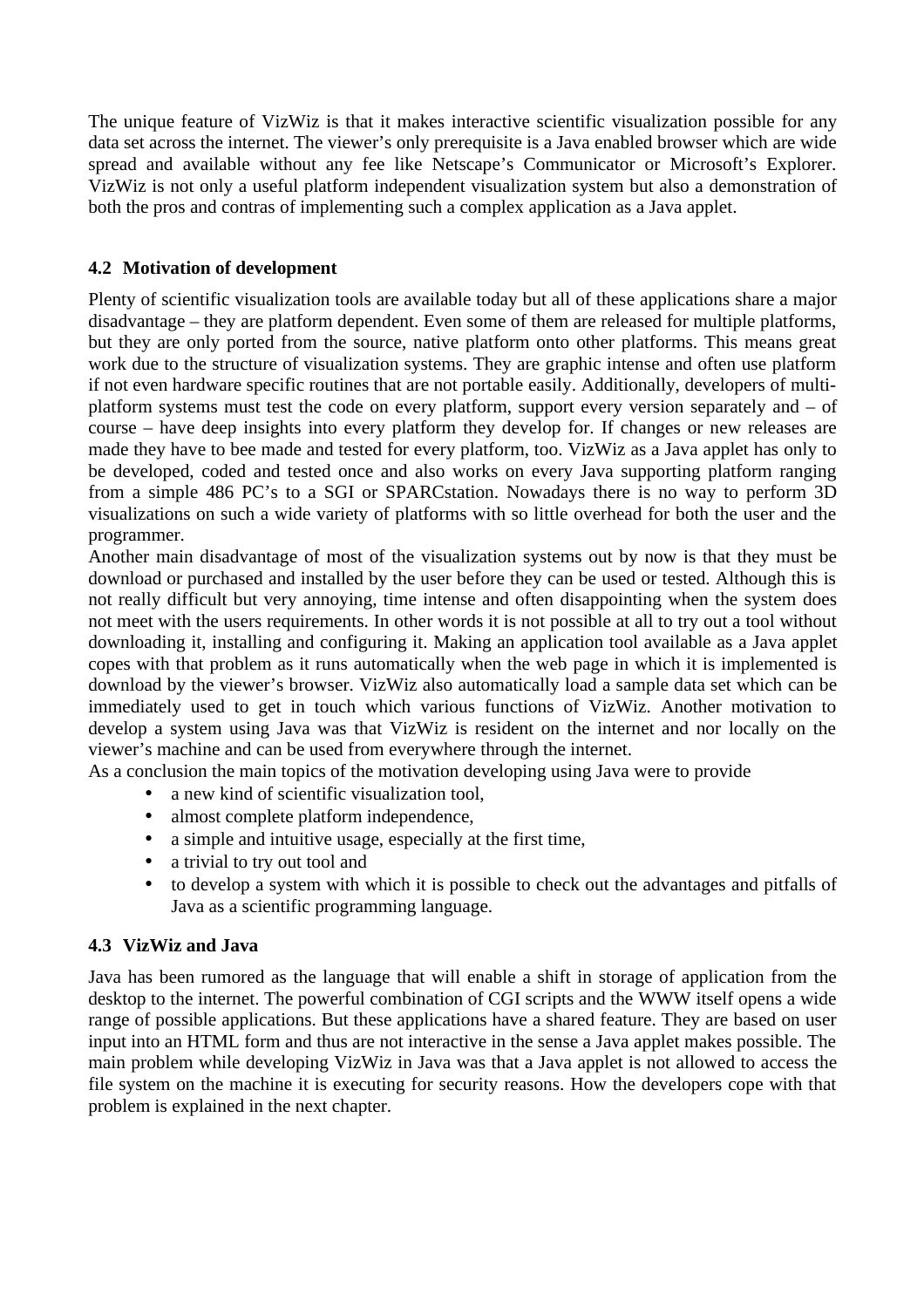## **4.4 Goals and implementation**

As briefly mentioned in the chapter about motivation of development there were several goals the developers wanted to archive which are explained in detail below:

- 1. The tool had to be completely platform independent.
- 2. It had to be uncomplicated and easy to use, especially the first time.
- 3. It had to provide the expected basic set of 3D visualization functionally.
- 4. Its performance had to be acceptably interactive and its graphic acceptable attractive, even on low end machines.
- 5. Users had to be able to easily use this tool to visualize their own data sets.

#### 4.4.1 Platform independence

Although it is impossible to archive real platform independence, Java is the best way to approximate it. The major problem using Java was the performance as the only way to implement 3D graphics without requiring that the user have installed any supporting software besides a Java enabled browser is to use the standard Java API. As Java programs are interpreted and not executed directly they are generally slower than their counterparts in native code would be. But the loss of performance due to the interpretation is only the smallest one. All the windowing and graphics code VizWiz uses are made through Java which means by software rather than by machine specific accelerators and other hardware. As VizWiz is both computationally and graphically intensive sacrificing of direct hardware graphics support bears the major loss in performance.

This problem will be solved in future releases with the Java 3D API since it will enable to take advantage of 3D hardware.

#### 4.4.2 Ease of initial use

Using Java for developing VizWiz the applet is downloaded automatically and running it the first time is no more difficult than simply visiting a web page. The developers cope with the security problem that Java applets are not granted direct file access in a very special way. This feature is very understandable from the security aspect but is a very hindering one when developing a useful application where it is necessary and obvious for "normal" programs to load data from the users machine and save settings, outputs and temporary files. VizWiz uses CGI scripts and HTML forms to solve this explained in point 5.4.5 "Visualization of users data"

#### 4.4.3 Visualization functionality

As VizWiz needed to provide a set of basic visualization functions the developer included support for isosurfaces, cutting planes, point clouds and elevation plots. All the surface functions are polygon surfaces which can either be filled or visualized using a wireframe. All visualization objects are implemented in the same manner as a set of vertices and connection indices. Additionally a base color for each line or polygon is specified. Furthermore, all visualization services use the same rendering engine which makes it easy to add new services.

In addition to the static position of every polygon two more parameters are calculated by VizWiz. A color based on the base color and the angle the polygon makes with the light source and a distance from the camera used for polygon sorting during rendering.

The control panel on the left side of the window allows to change parameters affecting the display like resolution, scaling and loading files. On the right side there is an inspector panel which is context sensitive, a different one for each object, which allows to change individual parameters for the particular display object. The display area in the center shows the actual visualization and can be rotated by dragging the mouse over it.